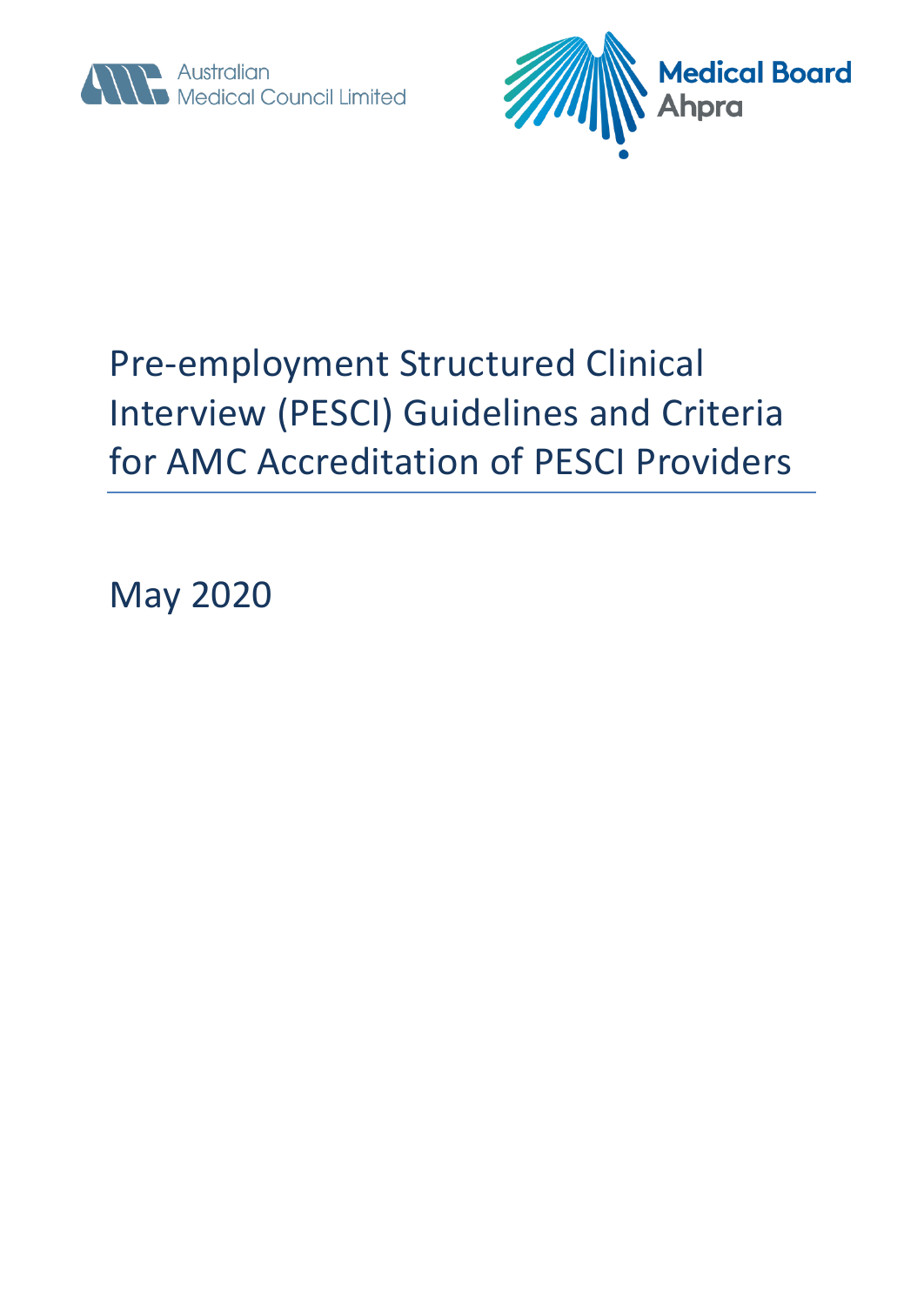# **Contents**

| Part A: Pre-employment Structured Clinical Interview (PESCI) Guidelines 2               |  |  |  |
|-----------------------------------------------------------------------------------------|--|--|--|
| A.1                                                                                     |  |  |  |
| A.2                                                                                     |  |  |  |
| A.3                                                                                     |  |  |  |
| When in their assessment for registration should international medical graduates<br>A.4 |  |  |  |
| A.5                                                                                     |  |  |  |
| A.6                                                                                     |  |  |  |
| A.7                                                                                     |  |  |  |
| A.8                                                                                     |  |  |  |
| A.9                                                                                     |  |  |  |
| Part B: Criteria for AMC Accreditation of Pre-employment Structured Clinical            |  |  |  |
| Criterion 1                                                                             |  |  |  |
| Criterion 2                                                                             |  |  |  |
| Criterion 3                                                                             |  |  |  |
| Criterion 4                                                                             |  |  |  |
| Criterion 5                                                                             |  |  |  |
| Criterion 6                                                                             |  |  |  |
|                                                                                         |  |  |  |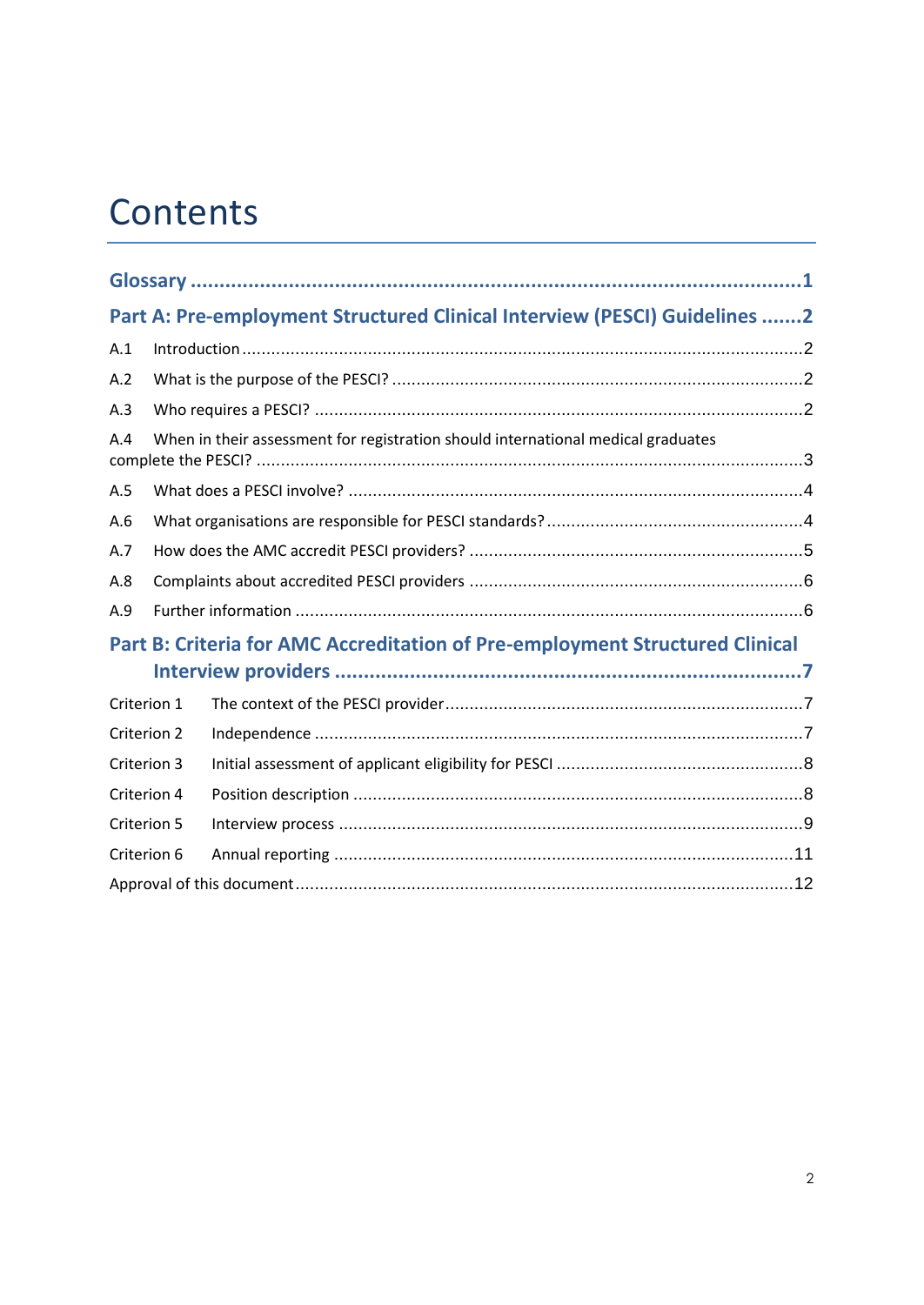## <span id="page-2-0"></span>**Glossary**

| The PESCI (pre-<br>employment<br>structured<br>clinical<br>interview) | In this document, the term "the PESCI" may refer to the interview<br>process overseen and coordinated by an AMC-accredited provider (the<br>interview that objectively assesses the performance of an applicant<br>against a specific position description through interview and<br>exploration of at least four standardised scenarios), as well as to the<br>reporting of the PESCI to the Medical Board of Australia through an<br>outcomes report.                                          |
|-----------------------------------------------------------------------|-------------------------------------------------------------------------------------------------------------------------------------------------------------------------------------------------------------------------------------------------------------------------------------------------------------------------------------------------------------------------------------------------------------------------------------------------------------------------------------------------|
| The provider                                                          | The body seeking accreditation, which may be a health service, a<br>jurisdiction, a specialist college or similar.                                                                                                                                                                                                                                                                                                                                                                              |
| The applicant                                                         | The international medical graduate undertaking the PESCI.                                                                                                                                                                                                                                                                                                                                                                                                                                       |
| The panel                                                             | The selected group of interviewers, as per Criterion 5.2.                                                                                                                                                                                                                                                                                                                                                                                                                                       |
| Supervisor                                                            | All international medical graduates who are granted limited<br>registration or provisional registration must be supervised. The<br>Medical Board of Australia has developed guidelines on these<br>supervision requirements, Supervised practice for international<br>medical graduates.                                                                                                                                                                                                        |
| Prevocational<br><b>Standards</b><br>Accreditation<br>Committee       | The AMC committee responsible for the accreditation of PESCI<br>providers, including the initial accreditation, monitoring and any<br>subsequent re-accreditation.                                                                                                                                                                                                                                                                                                                              |
| Standard<br>pathway                                                   | The standard pathway is for international medical graduates seeking<br>general registration with the Medical Board of Australia and involves<br>completion of the written examination (CAT MCQ) AND either the<br>structured clinical examination of the Australian Medical Council or an<br>approved workplace-based assessment program.                                                                                                                                                       |
| Competent<br>authority<br>pathway                                     | The competent authority pathway is for international medical<br>graduates seeking general registration with the Medical Board of<br>Australia, who have completed a primary medical degree and training<br>or assessment with a Medical Board-approved competent authority.<br>The Board has approved a number of international authorities as<br>competent to assess, for medical registration, the applied medical<br>knowledge and basic clinical skills of international medical graduates. |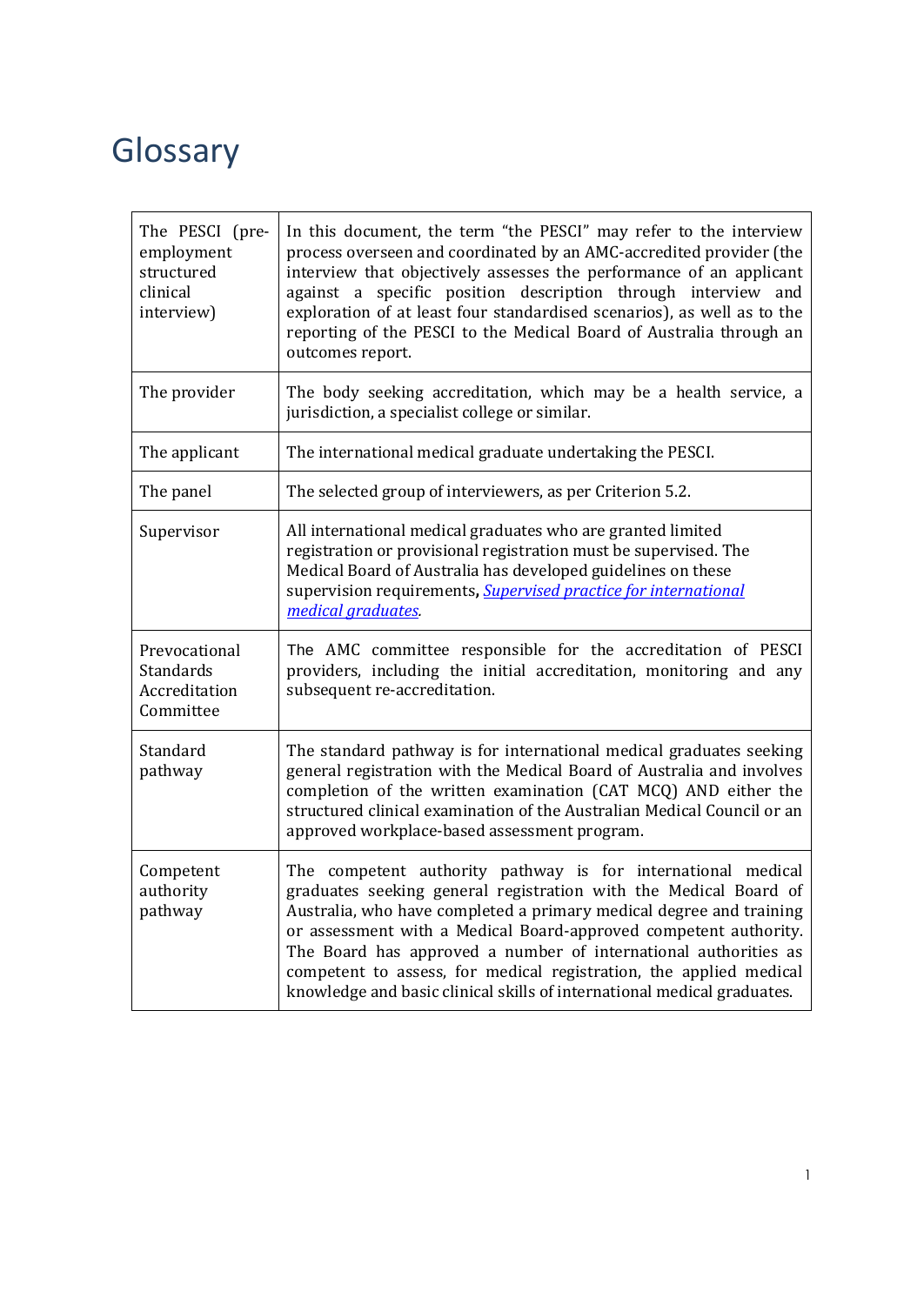# <span id="page-3-0"></span>Part A: Pre-employment Structured Clinical Interview (PESCI) Guidelines

## <span id="page-3-1"></span>**A.1 Introduction**

The Pre-employment Structured Clinical Interview (PESCI) was developed by the AMC in 2007 as part of a 2006 Council of Australian Governments' directive to ensure nationally consistent assessment of international medical graduates.

The PESCI interview is a nationally consistent standardised process conducted according to the AMC PESCI Guidelines and Criteria.

The PESCI is an objective assessment of the clinical experience, knowledge, skills and attributes of an international medical graduate to determine whether they are suitable to practise in a specific position. It consists of a structured interview using scenarios. The interview scope is determined by the level of risk of the position that the international medical graduate is applying for. The PESCI is conducted by a provider that has been accredited by the AMC.

If there is a requirement for a fee it will be payable by the applicant.

The PESCI guidelines have been developed to provide information to PESCI providers, applicants, health services and jurisdictions. They include an overview of when a PESCI is required, what a PESCI involves, and the roles and responsibilities of stakeholders and AMC accredited providers.

The '*Criteria for AMC accreditation of PESCI providers'* at Part B details what providers must demonstrate to be granted and maintain AMC accreditation to conduct PESCIs.

## <span id="page-3-2"></span>**A.2 What is the purpose of the PESCI?**

PESCIs are conducted to establish whether an applicant has the knowledge, skills and experience to practise safely and effectively in the position for which registration is being sought. The interview should be constructed to demonstrate that an applicant 'knows how' rather than simply 'knows'.

**The PESCI is an evaluation for suitability for a particular position.** It is not an examination or an assessment of an international medical graduate's overall performance.

The standard expected of the applicant is one of safe practice. Assessors are required to take into consideration the knowledge, skills and experience of the applicant, as well as the orientation and level of supervision and supports that will be available in the position for which the applicant is being assessed.

As no pre-employment assessment can provide a guarantee of satisfactory professional performance in the workplace, supervision, especially in the initial stages of employment, is essential. This is also a [registration requirement.](http://www.ahpra.gov.au/Registration/Registration-Process.aspx)

## <span id="page-3-3"></span>**A.3 Who requires a PESCI?**

The Medical Board of Australia decides whether or not a PESCI is required, based on the nature of the position and the level of risk inherent in it. A PESCI is position specific and is not transferable from one position to another.

The Board has decided a PESCI is mandatory for international medical graduates seeking limited or provisional registration in Australia to practise in general practice. This includes international medical graduates on the standard pathway (leading to award of the AMC Certificate) or on the competent authority pathway.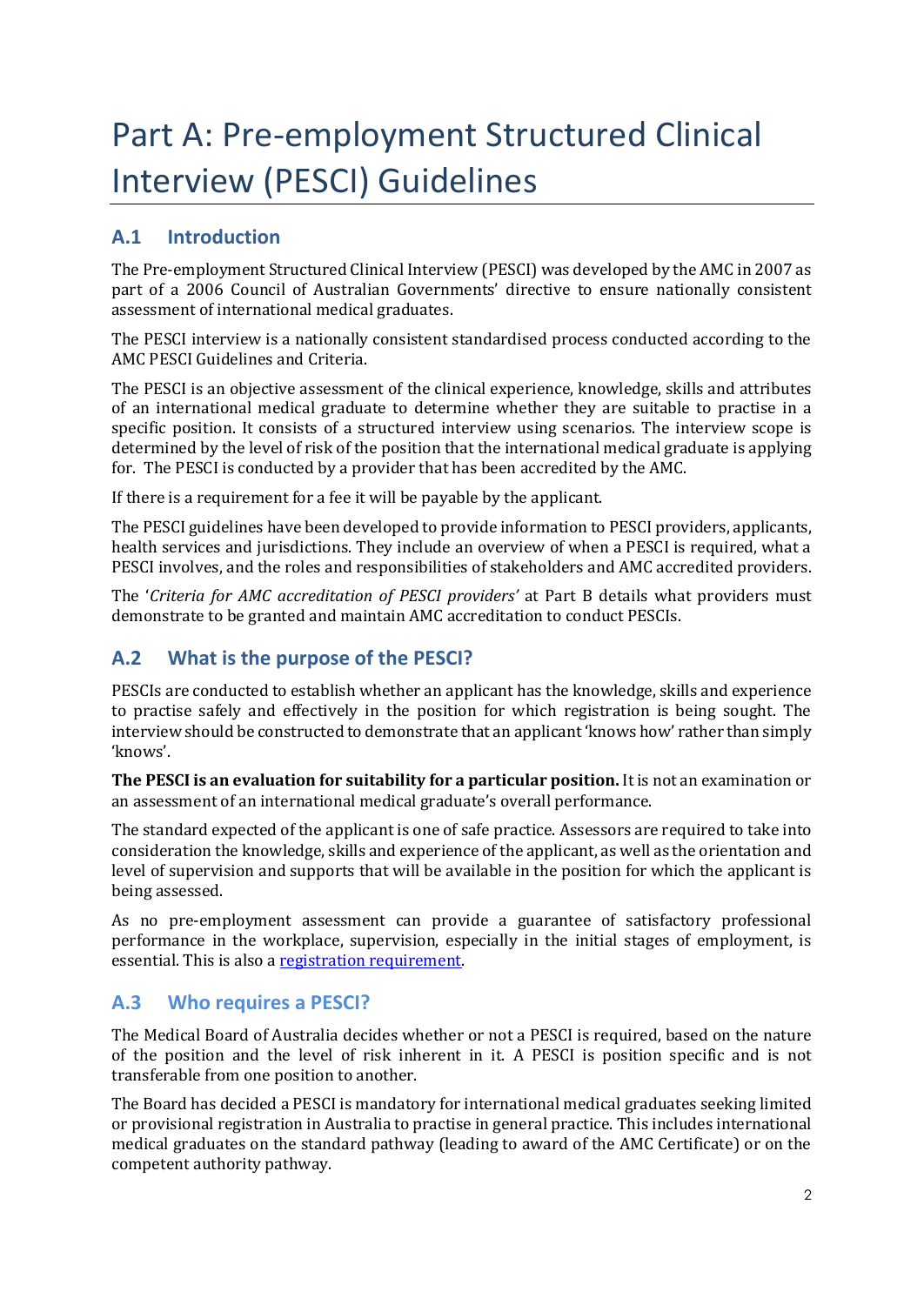Nothing precludes an employer from using a PESCI-style assessment for their own requirements.

#### **Notes:**

<u>.</u>

The degree of risk of a position is determined by a range of factors including the responsibilities associated with the position, location of the position and the level of supervision and support that is available.

#### **Is an existing PESCI transferable from one position to another?**

A PESCI is position-specific and is not transferable from one position to another. However, where an applicant's circumstances have changed after a successful PESCI result, an applicant may apply to the Medical Board of Australia for approval to use an existing PESCI for a new position/location.

A new PESCI may be required, even where the new position description is substantially similar to the previous position description, as the level of responsibility, nature of the health service and the broader health context may be different and have implications for an applicant's suitability.

When applying to the Board for approval to use an existing PESCI for a new position/location, the applicant will need to provide a rationale for why the nature and the level of risk is the same (or less) for the new position/location as the one previously assessed. The Board will decide whether to approve the existing PESCI for the new position/location or whether a new PESCI is required based on the requirements of the individual position and the level of risk inherent to the position.

## <span id="page-4-0"></span>**A.4 When in their assessment for registration should international medical graduates complete the PESCI?**

Applicants are advised to ensure they meet the requirements for registration as described at [https://www.ahpra.gov.au/Registration/Registration-Process.aspx.](https://www.ahpra.gov.au/Registration/Registration-Process.aspx) The Medical Board of Australia's registration standards define the general requirements for eligibility for registration. Each registration standard also defines the specific requirements applicable to the type of registration.

In most cases, applicants who are required to undertake a PESCI should arrange a PESCI before applying for registration. This will streamline the registration process and ensure the Medical Board has all the necessary information to make a decision about whether to grant registration. However, the Medical Board recommends that applicants applying for limited registration for area of need to work in general practice apply for registration before arranging a PESCI to ensure they meet the Medical Board's requirement for a minimum of three years equivalent experience in general practice or primary care. For more information refer to 'When should you arrange a **PESCI'.**[1]

International medical graduates seeking registration need to be on one of the assessment pathways or qualified for the Competent Authority pathway.

To be eligible for a PESCI, applicants on the standard pathway must have passed the AMC CAT multiple-choice question (MCQ) examination. Some applicants may also have passed the AMC clinical exam but this is not a prerequisite.

Eligibility requirements for the AMC CAT MCQ examination are available on the AMC website. These requirements include applying for primary source verification.

<sup>[1]</sup> [www.medicalboard.gov.au/Registration/International-Medical-Graduates/pesci](https://protect-au.mimecast.com/s/uKb9CmO5R8C1V8yiDgflJ?domain=medicalboard.gov.au)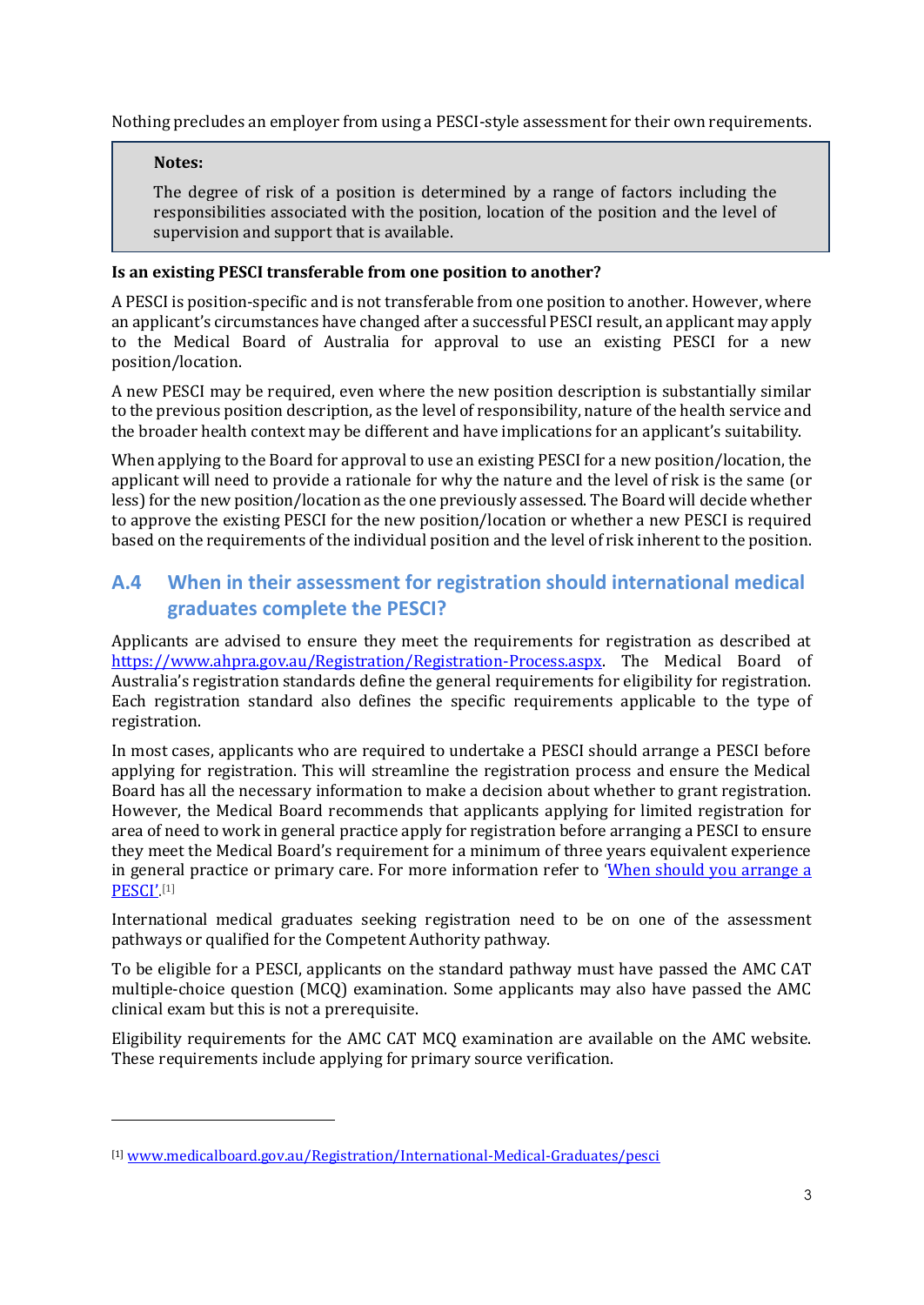All applications for registration to practise in general practice positions require successful completion of a PESCI.

The Medical Board of Australia will use the results of the PESCI when assessing applications for limited registration or provisional registration. The Board considers a range of factors when deciding whether to grant an applicant registration.

## <span id="page-5-0"></span>**A.5 What does a PESCI involve?**

The PESCI is a structured clinical interview, conducted by a panel of medical practitioners and community members, who objectively assess the performance of an applicant against a specific position description through interview and exploration of standardised scenarios.

The PESCI provider convenes an interview panel. The panel:

- categorises the position for which the applicant is being considered according to its level of risk. The PESCI should be relevant to the position description and the level of risk that position poses (Criterion 5.3).
- asks questions to explore and validate the applicant's experience according to their curriculum vitae.
- includes in its interview a minimum of four clinical scenarios relevant to the position description to elicit information about how the applicant would diagnose and manage the patients, and to determine the doctor's ability to analyse clinical situations and apply clinical knowledge in a given situation.
- may conduct the interview via videoconference if the PESCI provider deems it appropriate, although the AMC accreditation criteria (Criterion 5.3.3) indicate that face-to-face interviews are preferable.
- deliberates and provides advice through the provider to the Medical Board of Australia on the applicant's suitability for the position.

The potential outcomes of a PESCI are:

- a) an applicant is suitable for the position; or
- b) an applicant is unsuitable for the position.

If a fee for the PESCI is charged by the PESCI provider, the applicant is responsible for the cost of the PESCI.

Further information regarding the interview process is detailed at Criterion 5 in Part B: *Criteria for AMC accreditation of PESCI providers.*

## <span id="page-5-1"></span>**A.6 What organisations are responsible for PESCI standards?**

#### **Medical Board of Australia responsibilities**

The Medical Board of Australia registers medical practitioners. The Medical Board's registration standards define the requirements that applicants for registration need to meet to be registered. The Medical Board provides standard forms to ensure that it has the necessary information to make a registration decision.

The Board develops codes and guidelines which clarify the Board's expectations on a range of issues, such as supervision for limited registration.

The Medical Board of Australia has developed a standard PESCI report format for PESCI providers to complete along with guidance. When deciding whether or not to grant medical registration to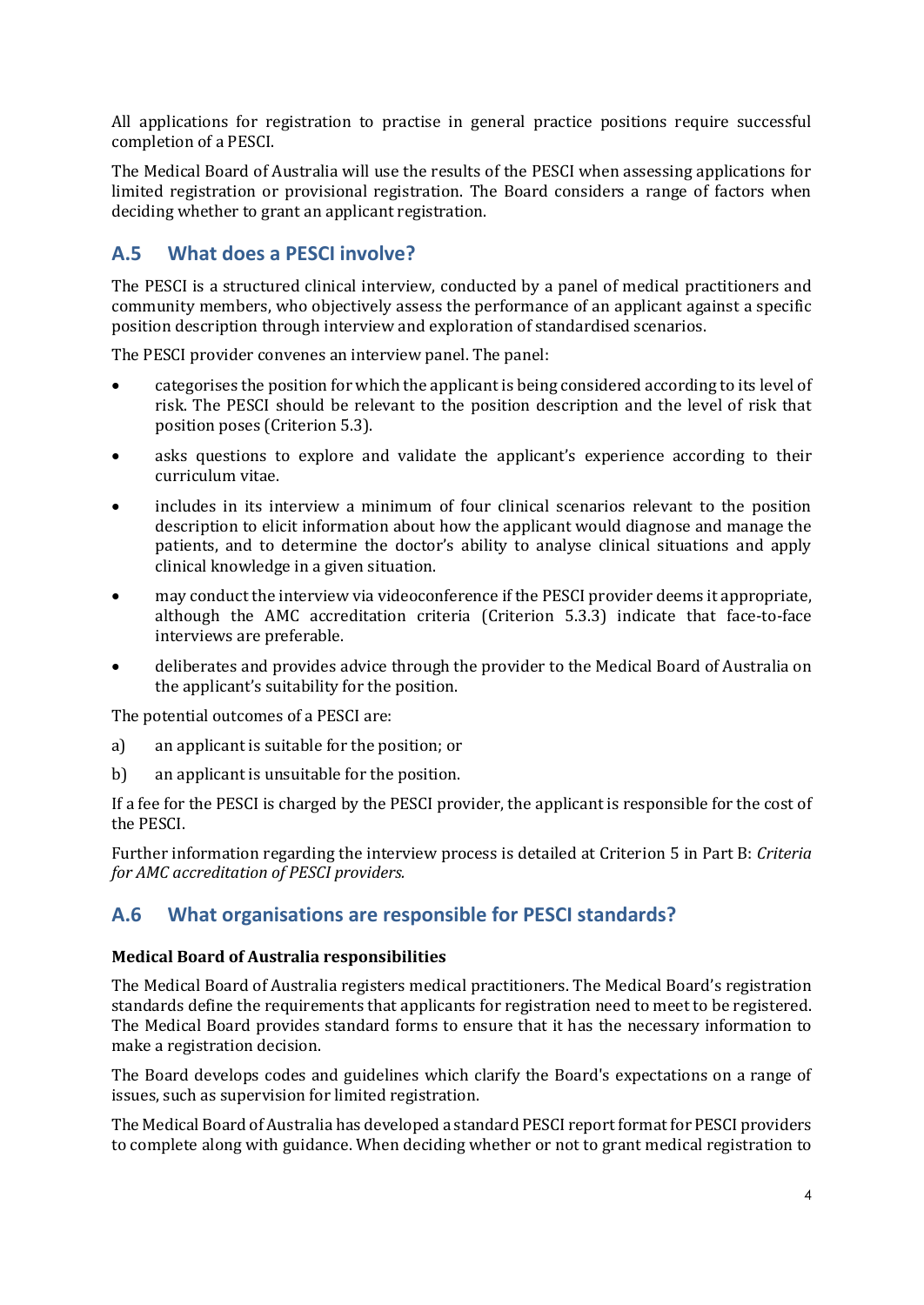the applicant in that position, the Board considers the completed PESCI report together with other sources of information. The PESCI is context specific and if an applicant is deemed unsuitable in a higher risk position, they may still be registrable in a position of lesser risk.

The Board is responsible for deciding whether an applicant may use an existing PESCI for a new position/location or whether a new PESCI is required in the circumstances (see section A.3).

#### **AMC responsibilities**

The AMC is contracted by the Australian Health Practitioner Regulation Agency (on behalf of the Medical Board of Australia) to accredit PESCI providers.

The AMC accredits providers to conduct PESCIs on an ongoing basis, subject to providers continuing to demonstrate via annual reports that they meet the accreditation criteria.

Accredited PESCI providers must conduct PESCIs in accordance with the AMC accreditation criteria.

The AMC will provide an annual update to the Medical Board of Australia on whether accredited PESCI providers continue to meet the accreditation criteria.

#### **PESCI provider responsibilities**

An accredited provider is responsible for:

- the work of the interview panels it convenes
- ensuring positions are categorised according to their level of risk
- undertaking PESCIs in line with the accreditation criteria and
- reporting on individual PESCIs and its processes.

Following each PESCI, the provider completes the approved Medical Board of Australia forms:

- PESCI Report to the Medical Board of Australia;
- PESCI Outcome report to applicant.

Once a year, the provider reports to the AMC (see section 7).

## <span id="page-6-0"></span>**A.7 How does the AMC accredit PESCI providers?**

An AMC-accredited PESCI provider has demonstrated that it meets the *Criteria for AMC accreditation of PESCI providers*.

The AMC Prevocational Standards Accreditation Committee considers applications for the accreditation of PESCI providers. This includes initial accreditation, monitoring, reviewing material changes to providers, and subsequent reaccreditations.

The AMC's Prevocational Standards Accreditation Committee considers applications for:

- accreditation of new PESCI providers
- changes to accredited providers
- extensions of accreditation.

The Committee monitors accredited PESCI providers against the accreditation standards via progress reports submitted annually, or more frequently if required.

The Committee assesses applications through a paper-based process. It may ask for additional information, or ask for a discussion with the PESCI provider to assist its assessment of the application for accreditation.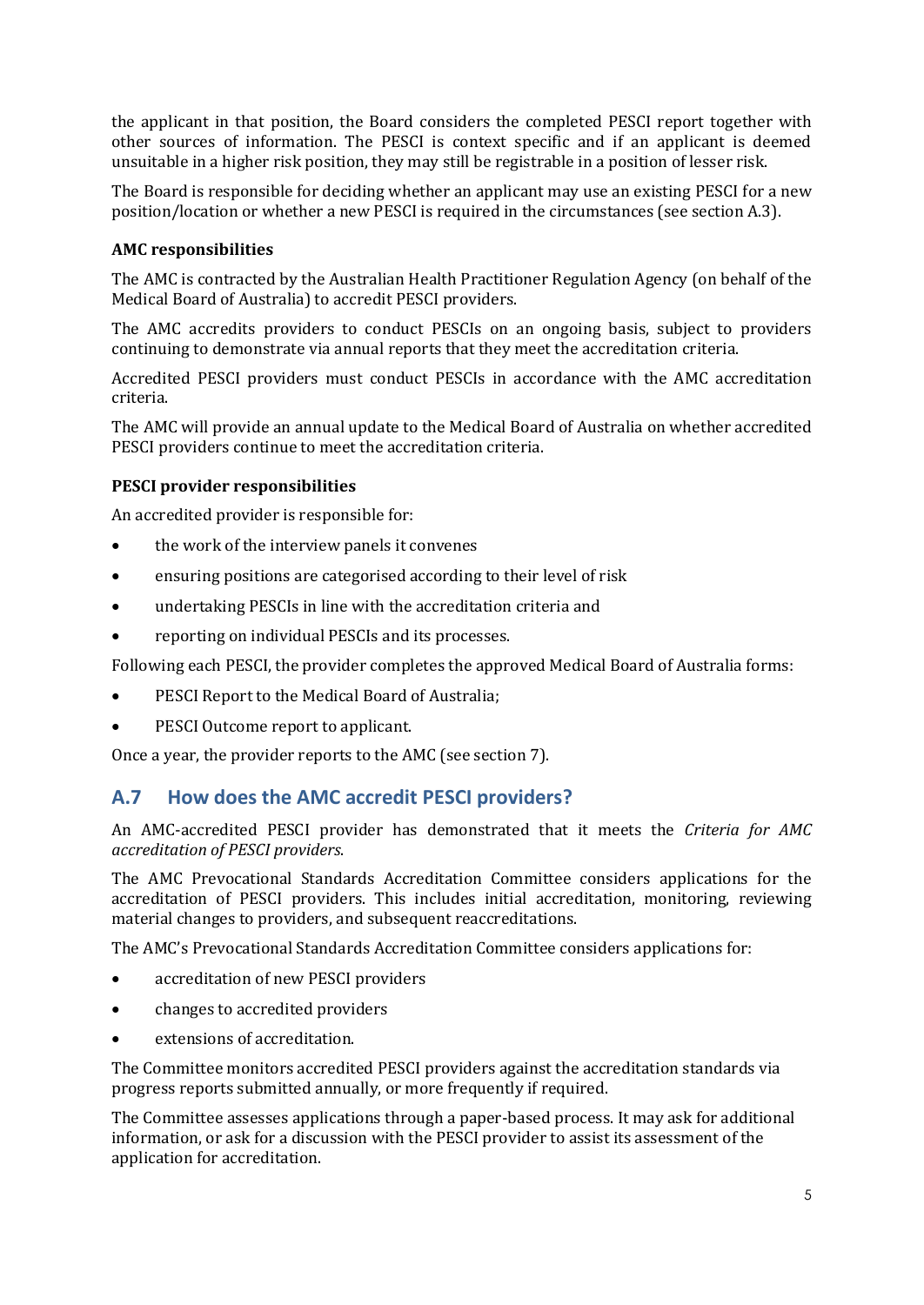The Committee makes recommendations to the AMC Directors on whether the provider meets the accreditation criteria. The AMC Directors make a final decision on whether to accredit the PESCI provider.

The Medical Board of Australia provides an annual qualitative summary to the AMC on PESCI reports received to assist this monitoring process.

The AMC undertakes assessments and monitoring of accredited organisations on a cost-recovery basis. Organisations seeking accreditation pay the direct cost of the assessment.

## <span id="page-7-0"></span>**A.8 Complaints about accredited PESCI providers**

The AMC does not have a role in investigating personal complaints. The *Criteria for AMC accreditation of PESCI providers* (Part B of this document) require the PESCI provider to have and to document processes for applicants to seek review or lodge complaints (see criterion 5.7). Applicants with a personal complaint should use these processes.

From time to time the AMC will receive questions and/or complaints (referred to as 'complaints' in these guidelines) about the processes of PESCI providers it has accredited or is assessing for accreditation. Those complaints may come from applicants, staff, or other stakeholders. They may also be referred to the AMC by other bodies involved in the regulatory framework such as the Medical Board of Australia or Ahpra. The AMC policy, *Complaints about programs of study, education providers and organisations accredited by the Australian Medical Council*, available on the AMC website applies.

In broad terms, complaints will fall into one or two categories:

- a. A personal complaint which the complainant seeks to have investigated and rectified so as to bring about a change to their personal situation, such as a change to the outcome of a PESCI.
- b. A systemic complaint which may evidence some systemic matter that could signify a failure of a PESCI provider to meet accreditation criteria.

The AMC complaints process relates to systemic complaints.

## <span id="page-7-1"></span>**A.9 Further information**

-

The list of AMC-accredited PESCI providers is available on the Medical Board of Australia's website1.

Queries about applying to become a PESCI provider can be sent to the AMC at  $prevac@amc.org.au$ .

Applicants should direct any queries regarding their specific PESCI to the relevant PESCI provider.

<sup>1</sup> <http://www.medicalboard.gov.au/Registration/International-Medical-Graduates/pesci.aspx>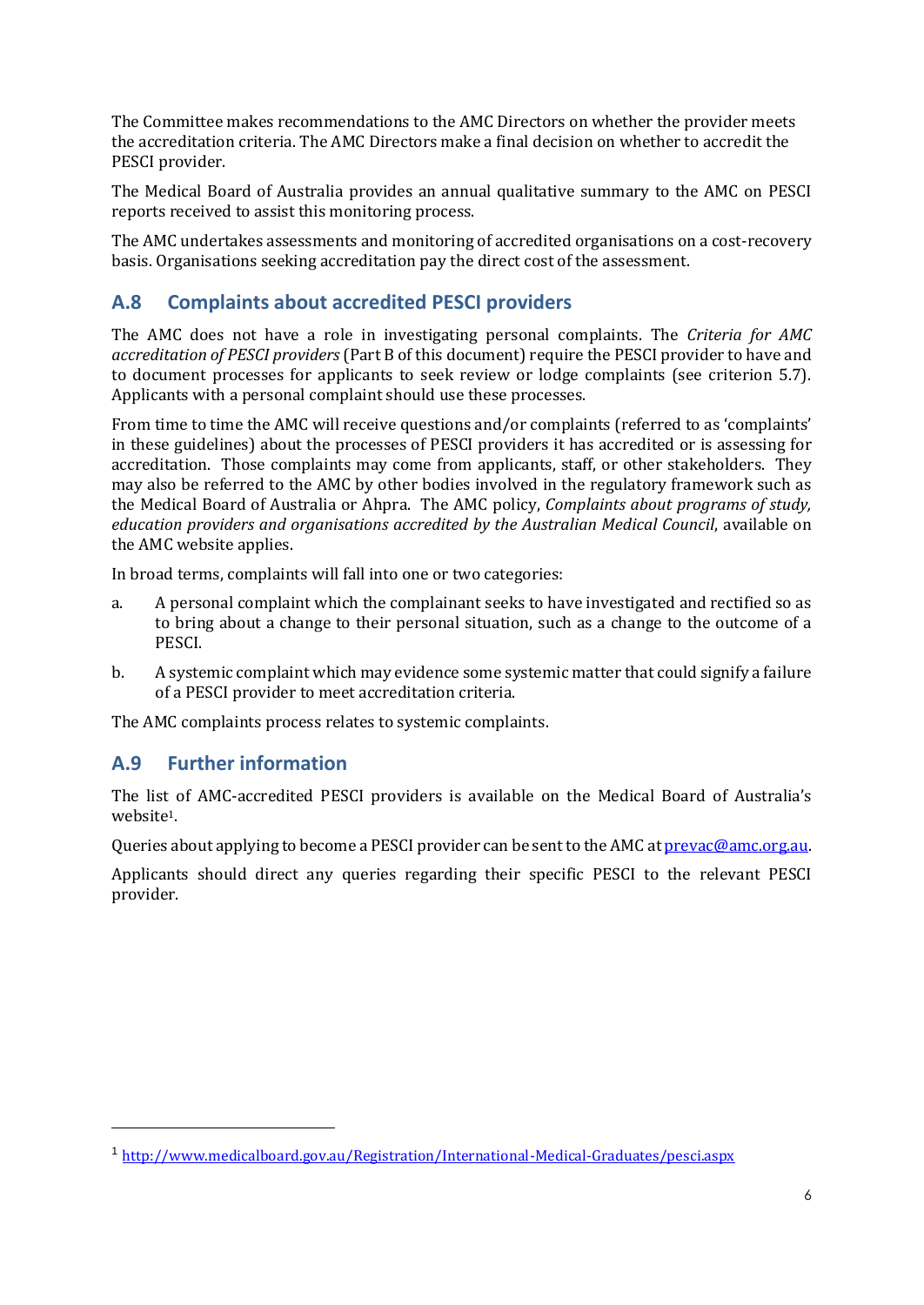# <span id="page-8-0"></span>Part B: Criteria for AMC Accreditation of Preemployment Structured Clinical Interview providers

Healthcare providers seeking accreditation to conduct PESCIs must address the criteria in a submission to the AMC's Prevocational Standards Accreditation Committee.

Accredited PESCI providers must report to the AMC against the criteria on an annual basis.

## <span id="page-8-1"></span>**Criterion 1 The context of the PESCI provider**

- 1.1 The provider is an organisation with appropriate governance structures in place and the expertise and resources to conduct the interview.
- 1.2 The provider has defined the types of positions for which it will conduct PESCIs (e.g. hospital and/or GP positions).
- 1.3 The provider has ongoing capacity to conduct PESCIs.
- 1.4 The provider has effective partnerships with the Medical Board of Australia/Ahpra and with its own stakeholders including employers and recruiters as relevant.
- 1.5 The provider has an appropriate profile of professional and general staff who oversee the PESCI process.
- 1.6 The provider maintains a current pool of appropriately qualified assessors:
	- 1.6.1 The provider defines and follows a process to appoint new assessors.
	- 1.6.2 The provider ensures the adequate training of new assessors and has a process for regular calibration of all assessors.
	- 1.6.3 The provider has a process for verification of assessor qualifications and regular review of suitability.
	- 1.6.4 The provider ensures that assessors are suitably supported to undertake their role.
- 1.7 The provider maintains a secure bank of scenarios for which the expected responses and essential, critical factors have been pre-determined. The bank has a sufficient number of items to avoid multiple re-uses of scenarios.
- 1.8 The provider conducts a separate PESCI for all new positions/locations.

#### <span id="page-8-2"></span>**Criterion 2 Independence**

- 2.1 The provider carries out the PESCI process independent of undue influence from any stakeholder.
- 2.2 The PESCI provider has developed and follows procedures for identifying, managing and recording conflicts of interest in the work of its PESCI panels and in decision making about PESCI outcomes.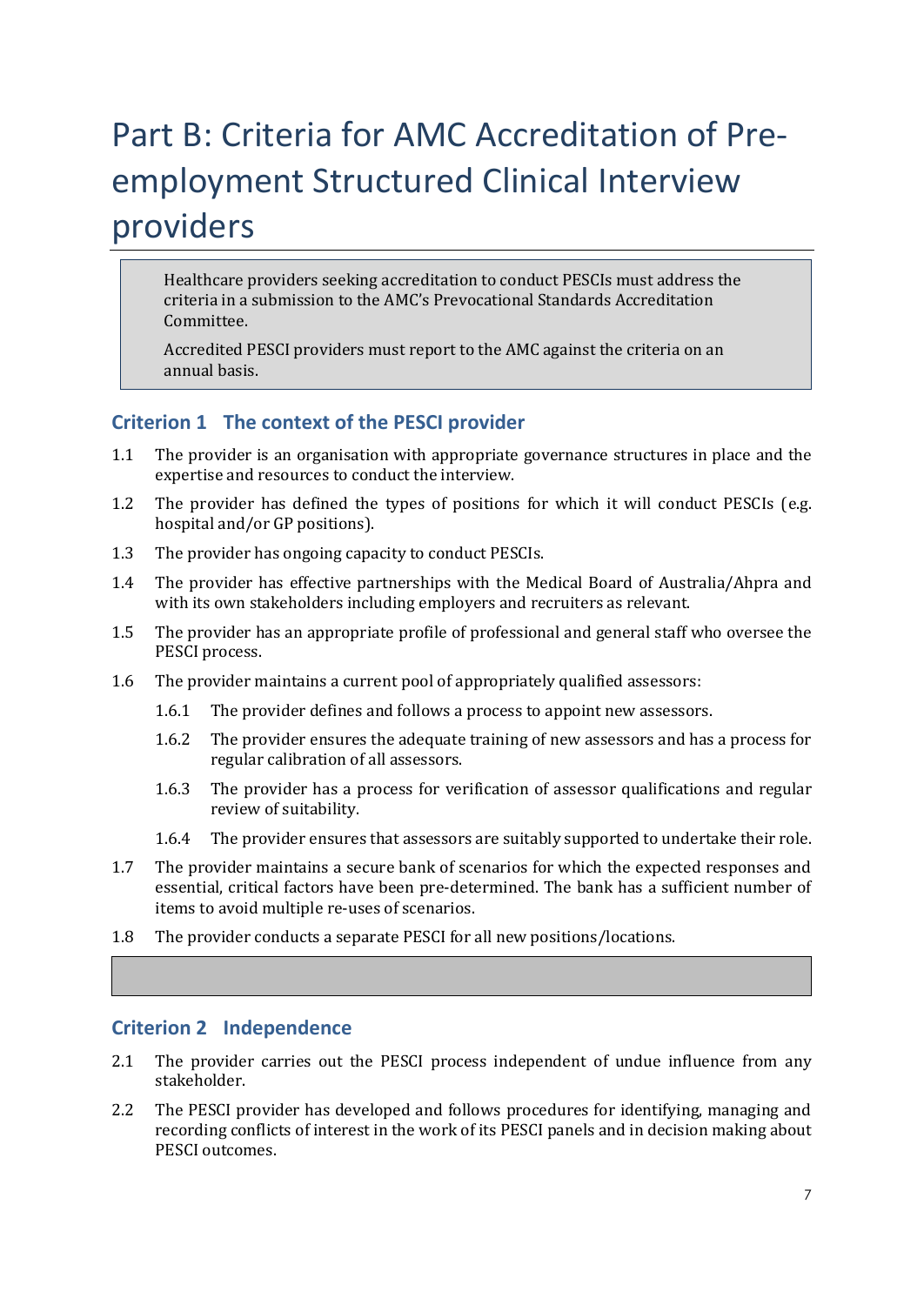2.3 The provider collates panel members' declarations of interest and reviews actual and potential biases in relation to assessing an applicant. The provider manages potential conflicts or biases conservatively. It does not use a panel member where there is a perception of conflict or bias or a real conflict or bias.

## <span id="page-9-0"></span>**Criterion 3 Initial assessment of applicant eligibility for PESCI**

- 3.1 The provider has a process to ensure that the applicant is a medical practitioner and is qualified for limited or provisional registration, prior to conducting the PESCI.
- 3.2 The provider has a process that assesses the applicant against the position description prior to conducting the PESCI.

#### **Notes:**

Applicants for PESCIs must have passed the AMC CAT MCQ examination or have qualified for the Competent Authority pathway. Some applicants may also have passed the AMC Clinical Examination but this is not a pre-requisite.

The PESCI may be used in assessing applications for limited registration or provisional registration.

Providers are not accredited to conduct PESCIs for medical practitioners in the specialist pathway.

## <span id="page-9-1"></span>**Criterion 4 Position description**

- 4.1 The provider requires a position description from the potential employer that:
	- states the location, scope and level of the position in sufficient detail to enable a common understanding of the responsibilities of the position by the international medical graduate, employer, assessors, supervisor(s) and Medical Board;
	- includes the demographics of the location to be worked in and local services available;
	- meets the requirements of the Medical Board of Australia;
	- having regard to the level of risk, states the orientation arrangements;
	- having regard to the level of risk, states the supervision arrangements in sufficient detail to enable understanding by the international medical graduate, employer, assessors, clinical supervisor(s) and the Board;
	- states the names of the principal clinical supervisor and co-supervisor $(s)$  and their workplace location(s);
	- states the mandatory and highly desirable selection criteria.
- 4.2 The PESCI panel considers the position description when assessing an international medical graduate's ability to practise safely and competently in the position to which the applicant has been selected for employment.
- 4.3 The PESCI provider has a process to categorise positions consistently according to their level of risk. The types of position that will require a PESCI are clearly defined.
- 4.4 The provider obtains a curriculum vitae containing all relevant qualifications for each PESCI applicant. Desirably, the Medical Board of Australia/Ahpra preferred curriculum vitae (CV) template is used, to avoid duplication in the preparation of a CV for the applicant.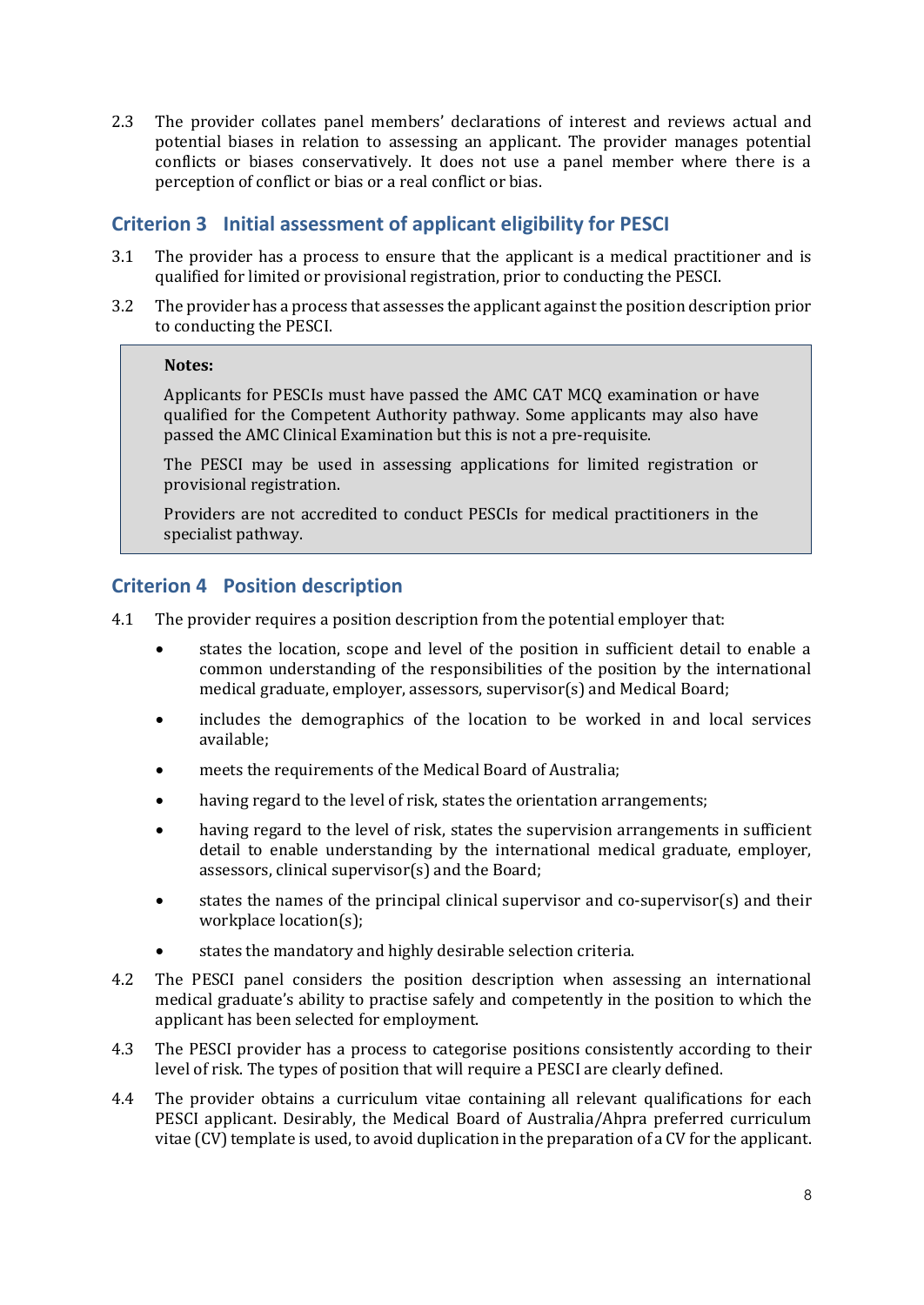The CV includes a full work experience history with no gaps in its chronology that accounts for all working and non-working periods.

#### **Notes:**

While position descriptions may vary between health services, providers must ensure that the position description includes the items listed in 4.1 when submitting to the Medical Board of Australia.

Employers should provide a statement of intention to employ or an employment offer for the applicant.

#### <span id="page-10-0"></span>**Criterion 5 Interview process**

- 5.1 The PESCI provider clearly describes its process and publishes the information on its website.
- 5.2 Interview panel
	- 5.2.1 The provider constitutes PESCI interview panels with a minimum of three interviewers. Each panel includes:
		- two medical practitioners who are appropriately qualified, preferably in the same field of medicine as the position for the international medical graduate, have recent clinical experience, and are completely familiar with the clinical and professional demands of the type of position for which the international medical graduate is being interviewed;
		- at least one other interviewer who may be a health professional, a lay person, or a medical practitioner.
	- 5.2.2 The provider must have a process to ensure that interviewers who are medical practitioners:
		- hold appropriate registration with the MBA;
		- do not have conditions imposed on their registration or undertakings accepted by the Board as a result of health, performance or conduct issues.
	- 5.2.3 The provider must have a process to ensure that interviewers:
		- are not a relative or domestic partner of the applicant;
		- are not an employee of the applicant and are not a potential employer of the applicant.
- 5.3 Interview arrangements
	- 5.3.1 The provider provides the relevant documentation to the interviewers prior to the interview. This is to enable the interviewers individually to conduct a preliminary assessment of the applicant's suitability and as a group to plan the interview content based on the defined category of risk.
	- 5.3.2 The provider has a process to confirm the identity of the applicant on presentation for the interview.
	- 5.3.3 The provider aims to conduct face-to-face interviews as its preferred option.
	- 5.3.4 If teleconferencing or videoconferencing is used, the provider has processes to:
		- confirm the identity of the interviewee;
		- confirm the identity of the interviewers;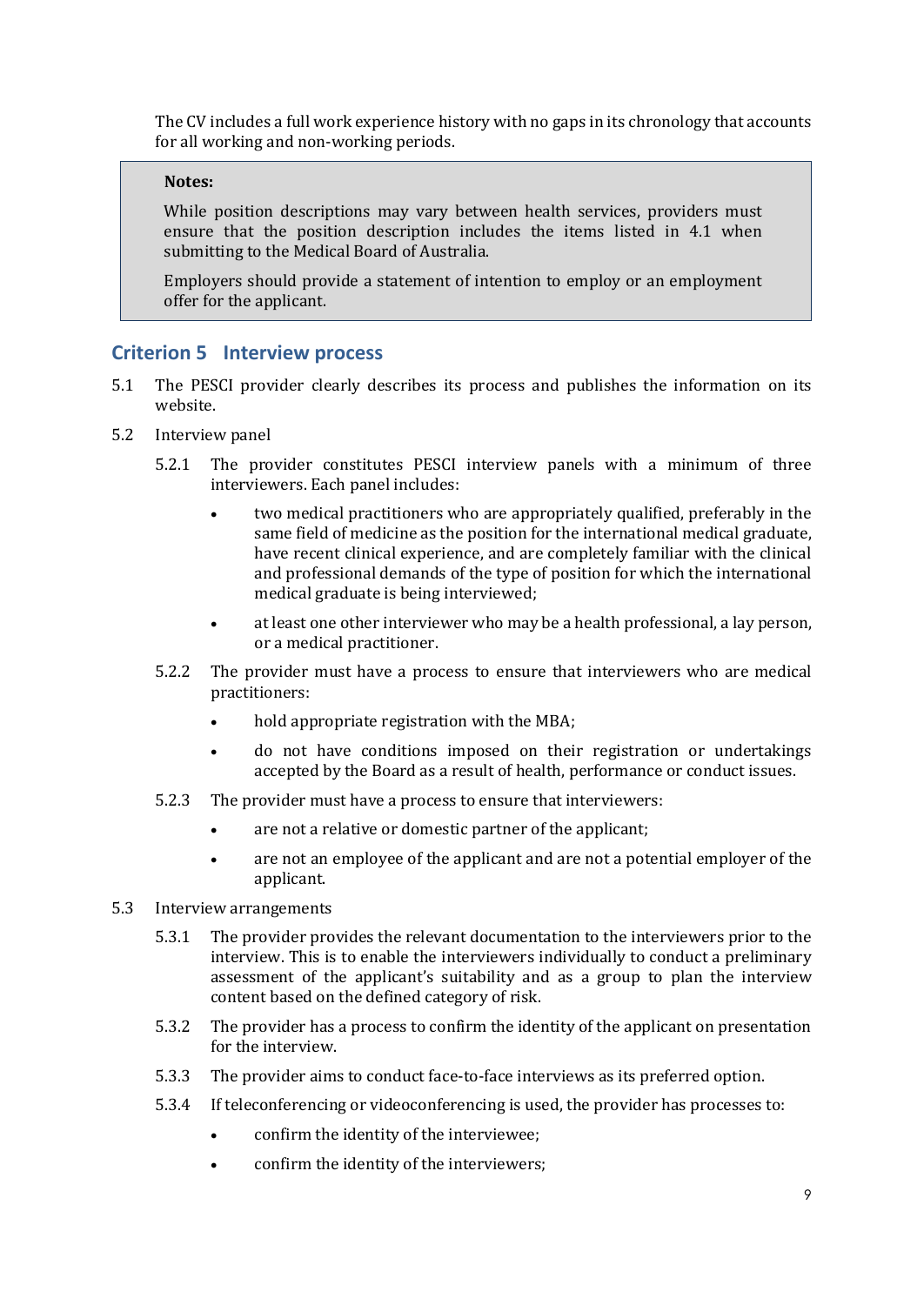- reliably invigilate to ensure that the applicant is not assisted during the interview;
- maintain the integrity of the interview.

#### 5.4 Interview content

- 5.4.1 The provider ensures that the content of the interview:
	- is drawn, at least in part, from the secure bank of scenarios;
	- is directly related to the content of the position description;
	- includes a minimum of four detailed scenarios or a greater number of more simple scenarios (either posed or experiential);
	- as far as possible, simulates a patient consultation with investigation results, imaging, ECGs etc. incorporated as appropriate.;
	- is designed to evaluate the applicant's capacity to respond to circumstances in each of the following areas:
		- o Medical interviewing skills;
		- o Physical examination skills;
		- o Clinical judgment;
		- o Treatment/Advice;
		- o Communication skills;
		- o Professionalism; and
		- o if appropriate, procedural skills.
	- assesses the applicant's knowledge of, respect for, and sensitivity towards, the social and cultural needs of the community to be served, including those of Indigenous Australians.

#### **Notes:**

The standard expected of the applicant is one of safe practice. Assessors are also required to take into consideration the orientation and level of supervision and supports that will be available in the position for which the applicant is being assessed. The panel should report on these considerations and make recommendations around this as required.

The provider ensures that the integrity of the interview content is never compromised. It does not provide written material that documents the interview content to the applicant, sponsor or employer.

The interview content may include clinical simulation, hypothetical scenarios and/or clinical scenarios from the applicant's experience.

It is important that the interview test the applicant's behaviours and skills necessary to perform in the position, not just their knowledge. Behavioural interviews, which explore specific instances where applicants have demonstrated certain skills or behaviours are used to make these assessments.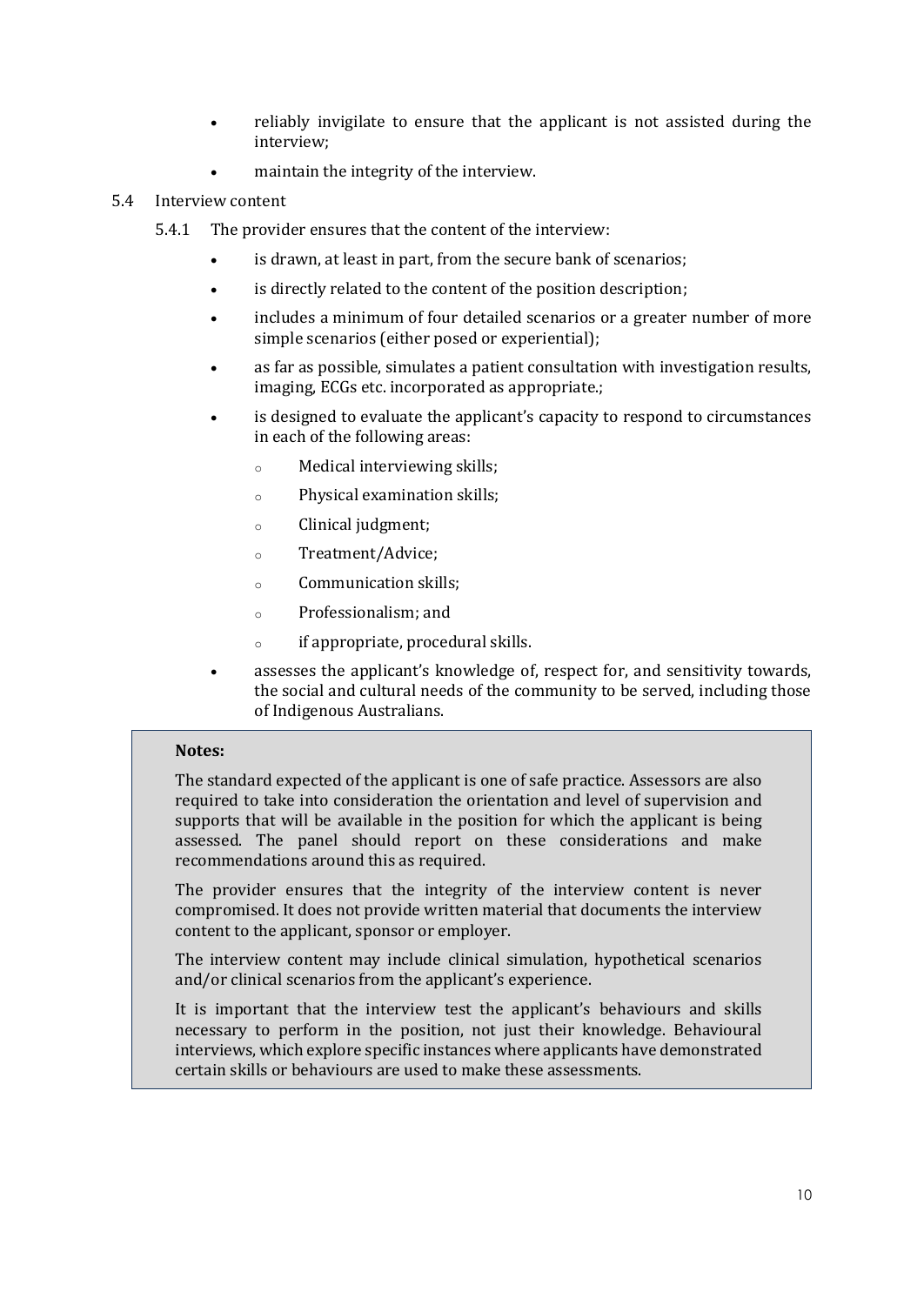- 5.5 Report to the Medical Board of Australia
	- 5.5.1 The provider ensures that the interview panel uses the Medical Board of Australia *Pre-employment Structured Clinical Interview (PESCI) Report to the Medical Board of Australia* template to document:
		- the interview content:
		- the strengths and weaknesses of the applicant's responses;
		- any general concerns that arose during the interview;
		- whether the applicant is suitable or unsuitable for the position, giving reasons;
		- for suitable candidates, any specific recommendations for further training/upskilling, for example, orientation, cultural training etc.
	- 5.5.2 The provider ensures that the report is finalised and provided to the Medical Board within 15 working days of the interview date.
	- 5.5.3 The provider includes the position description with the report to Medical Board.
- 5.6 Outcome reports to the applicant
	- 5.6.1 In the outcome report the provider documents:
		- whether the applicant is suitable or unsuitable for the position, giving reasons;
		- for suitable candidates, any specific recommendations for further training/upskilling, for example, orientation, cultural training etc.
	- 5.6.2 The provider ensures that the reports can be finalised and provided to the applicant and the Medical Board within 15 working days of the interview date.

#### **Note:**

In order for the outcome report to the applicant to be released to an employer, the employer would need to obtain consent from the applicant.

#### 5.7 Review/Appeal

- 5.7.1 The provider has published processes for complaints, review and appeals that are rigorous, fair and responsive.
- 5.7.2 The procedures define the grounds for complaint/appeal, the process for complaint/appeal, and the possible outcomes including circumstances in which a second PESCI will be made available.

#### <span id="page-12-0"></span>**Criterion 6 Annual reporting**

- 6.1 The AMC accredited PESCI provider submits an annual report to the AMC for the last financial year, that:
	- reports against each accreditation criteria, noting any changes in the provider's circumstances;
	- includes data on how many PESCIs have been conducted, and whether face-to-face, teleconference or videoconference, how many applicants were found suitable and unsuitable, and the support or supervision required for those found suitable;
	- reports on the number of scenarios the provider has and how often each is used;